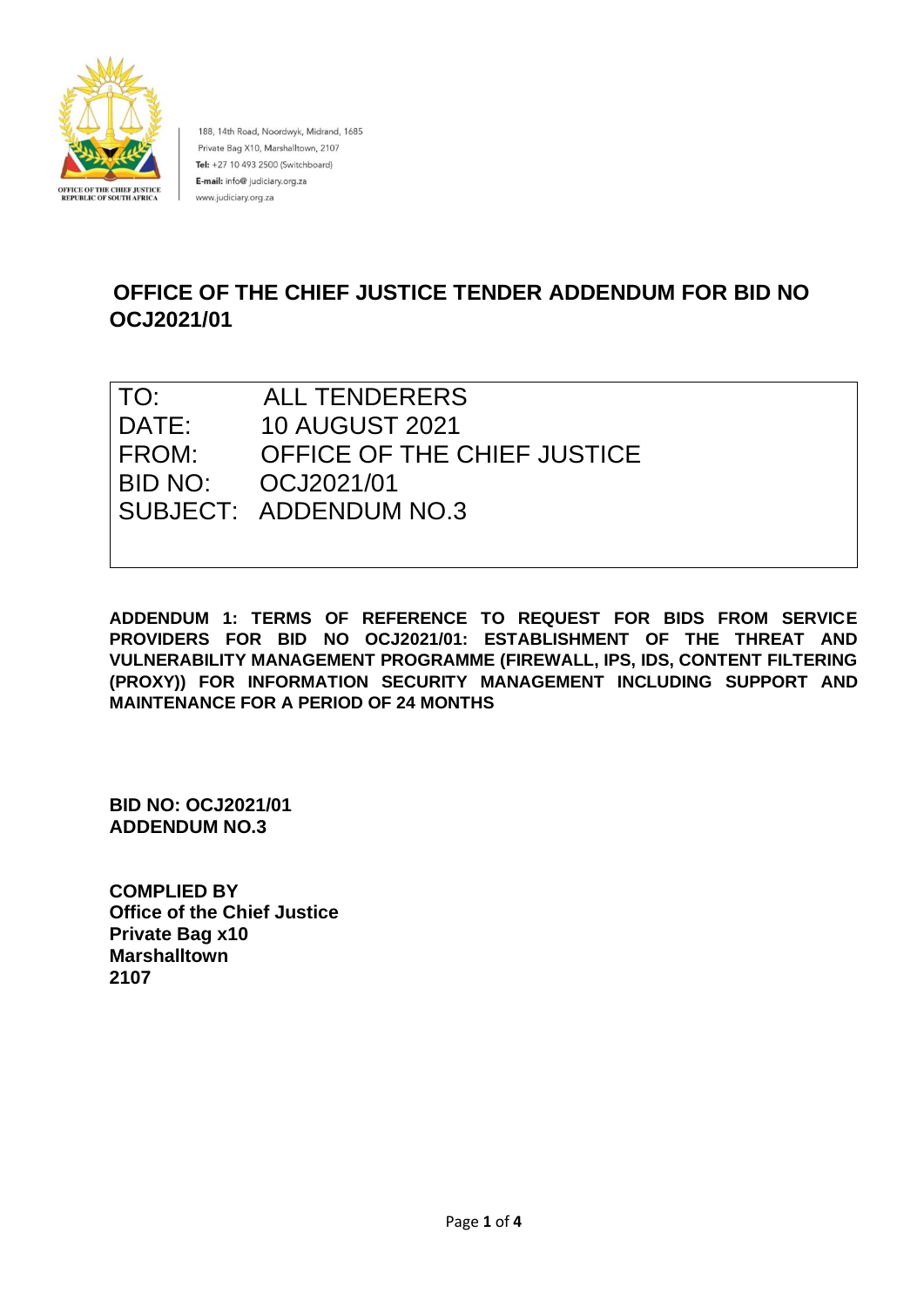**ADDENDUM 1: TERMS OF REFERENCE TO REQUEST FOR BIDS FROM SERVICE PROVIDERS FOR BID NO OCJ2021/01: ESTABLISHMENT OF THE THREAT AND VULNERABILITY MANAGEMENT PROGRAMME (FIREWALL, IPS, IDS, CONTENT FILTERING (PROXY)) FOR INFORMATION SECURITY MANAGEMENT INCLUDING SUPPORT AND MAINTENANCE FOR A PERIOD OF 24 MONTHS**

This addendum forms part of addendum 3 tender document for BID NO OCJ2021/01.

Each tenderer for this contract shall incorporate the following amendments and additions as part of their respective tenders.

Each tenderer is required to acknowledge receipt and acceptance of the amendments and additions contained in this addendum and to submit the completed addendum with the tender.

The following corrections/additions to the Bid documents have been made:

#### **1. ADDITIONS**

## **1.1 Additions on page 3 section 3.2 (a) under (Scope of work) should read as follows:**

The FortiGate 600 E Firewall with Enterprise Protection must come with the following:

- FortiManager Virtual Appliance (FMG-VM-1000-UG); and
- FortiAnalyzer

## **1.2 Additions on page 3 section 3.2 (f) under (Scope of work) should read as follows:**

Clearpass Policy Manager (VMWare Based Solution)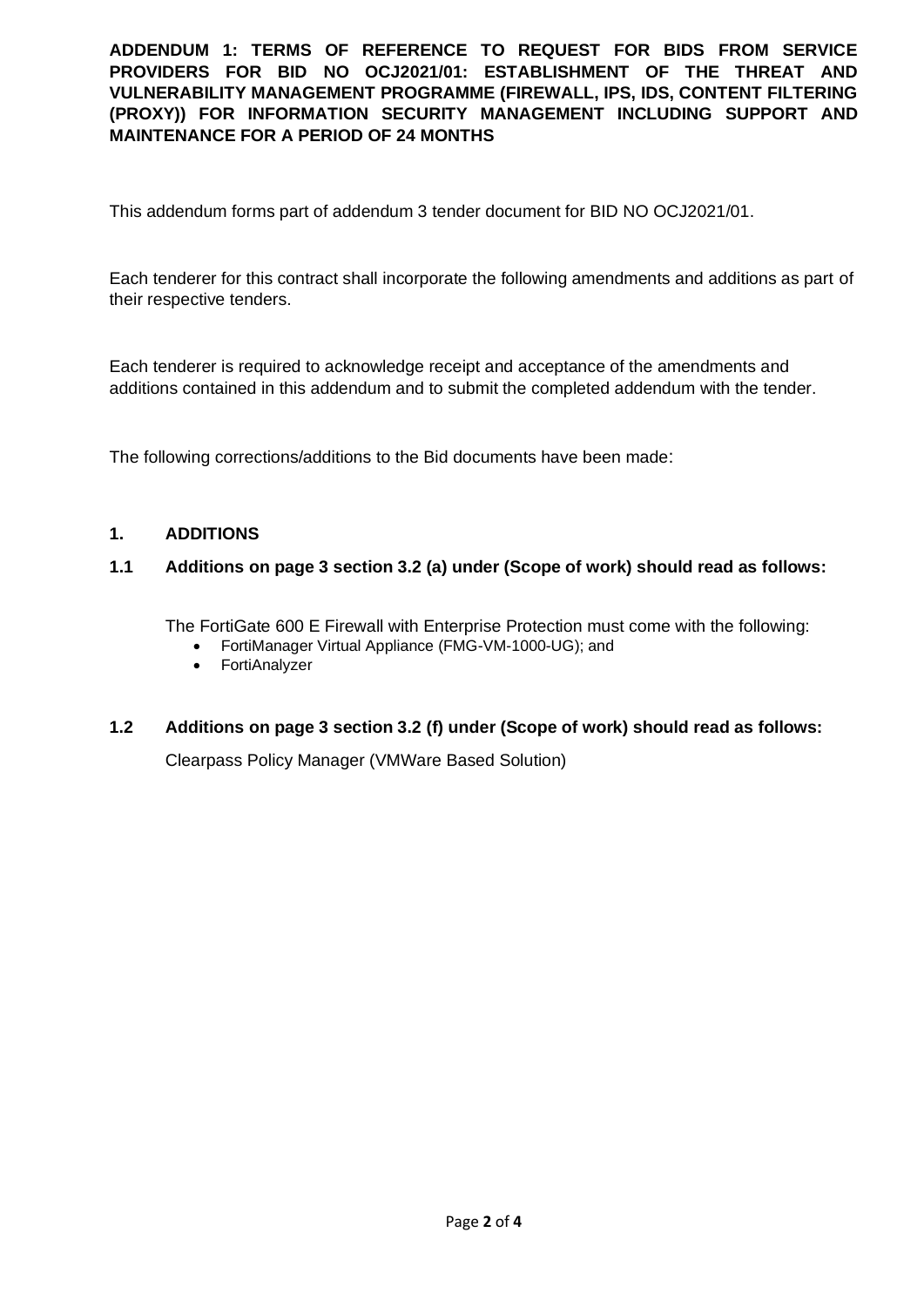**ADDENDUM 1: TERMS OF REFERENCE TO REQUEST FOR BIDS FROM SERVICE PROVIDERS FOR BID NO OCJ2021/01: ESTABLISHMENT OF THE THREAT AND VULNERABILITY MANAGEMENT PROGRAMME (FIREWALL, IPS, IDS, CONTENT FILTERING (PROXY)) FOR INFORMATION SECURITY MANAGEMENT INCLUDING SUPPORT AND MAINTENANCE FOR A PERIOD OF 24 MONTHS**

# **2. ACCEPTANCE AND INCORPORATION OF ADDENDUM NO.3**

I/we accept that Addendum No.3 forms part of the tender documents.

I/We confirm that I/we

- a) Have noted the contents of this addendum;
- b) Have fully considered the addendum; and
- c) Have incorporated the addendum and additions contained in this addendum in my/our tender for Bid no. OCJ2021/01

| DATE:                                          |  |
|------------------------------------------------|--|
| <b>TENDERES'S ADDRESS</b>                      |  |
|                                                |  |
|                                                |  |
| <b>TENDERER'S TEL NO</b>                       |  |
| <b>TENDERER'S FAX NO</b>                       |  |
| <b>NAME OF WITNESSES: 1</b><br>(BLOCK LETTERS) |  |
| <b>SIGNATURE OF WITNESS: 1</b>                 |  |
| DATE:                                          |  |
| <b>NAME OF WITNESS: 2</b><br>(BLOCK LETTERS)   |  |
| <b>SIGNATURE OF WITNESS: 2</b>                 |  |
| DATE:                                          |  |